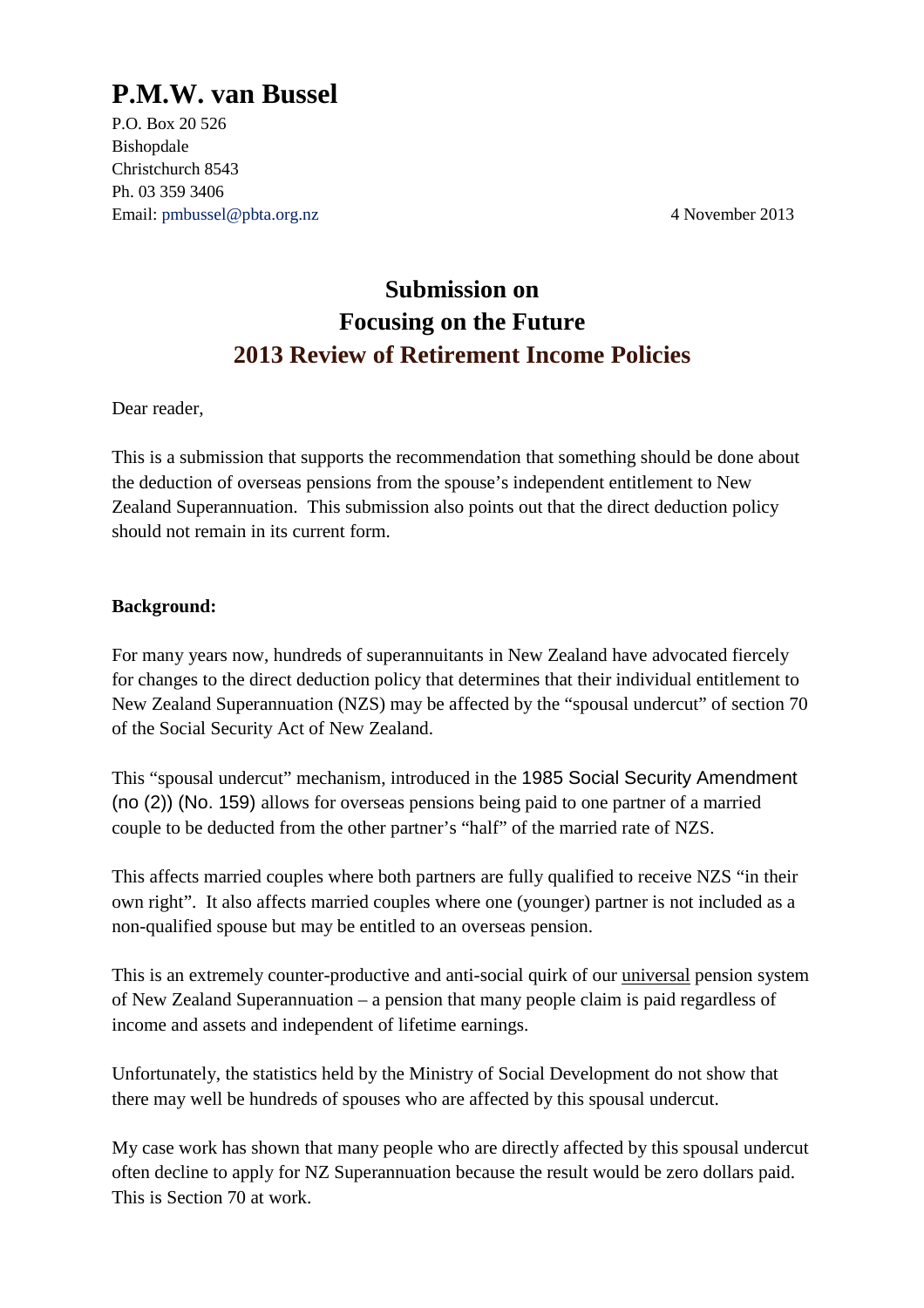#### **The "direct deduction policy".**

Retirement pensions are not paid solely due to reaching a certain age. If age was the only measure for the receipt of a pension then things would be a whole lot simpler and we wouldn't have to read discussion documents of over a hundred pages in length.

We would not need to tolerate rewritten pension-history and the slanted explanations of social security principles that brought us to this place at this time. We would not need to redefine first tier pensions as needs-based social transfers of benefits from rich to poor.

And we would not have to tolerate discussion documents that only support the status quo and provide misleading and flawed explanations of what has happened, how the system works and how it is supposed to work.

Take for example the page 96 statement that "*the direct deduction policy is applied to NZS in a very similar way as it is to benefits. Any overseas state pension payments (from a country with which New Zealand has no reciprocal social security agreement) are taken into account in assessing both partners' entitlement to NZS."* 

What a load of absolute rubbish. Many overseas pensions (including second tier contributory and voluntary pensions) are deducted from NZS regardless of the existence or not of a social security agreement. Dutch AOW pension (agreement country) German BFA pension (non-agreement country) Australian Age-pension (agreement country) US Social Security (non agreement country) Canadian or Quebec Pension Plan (agreement country). The deduction policy does not depend on the existence or not of a social security agreement but rather, on the opinion of our Chief Executive of MSD and his/her band of ever ready subordinates pouncing on any overseas pension that is paid to a New Zealand resident.

Similarly, the explanation on page 96 that "*Much of the frustration appears to arise from lack of understanding of the rationale for the direct deduction policy, or the decisions that are made."* 

I can assure you that many of the people affected by section 70 and its top-down policy of confiscating and capping retirement income do understand the MSD's explanation "*that migrants are not allowed to have more pension than New Zealanders because that would make life-long New Zealanders disadvantaged*" but they simply don't agree with it.

The frustration stems from the fact that we have now been listening to this excuse for several years and it is a wearisome and mischievous abuse of human rights. As beneficial owners of hard earned pensions (from here and from overseas) these people are targeted and abused due to their ethnicity, their absence from New Zealand or for simply marrying the wrong person.

To put it simply, New Zealand is the only country in the developed world that will deny a fair payment of its own pension to someone who married or lives with a foreigner.

Similarly, New Zealand is the only country in the world that has put a cap on retirement income for some easily identifiable migrants and their spouses but refuses to apply the same policy across the board to its New Zealand born citizens because "*that would be too hard to police*".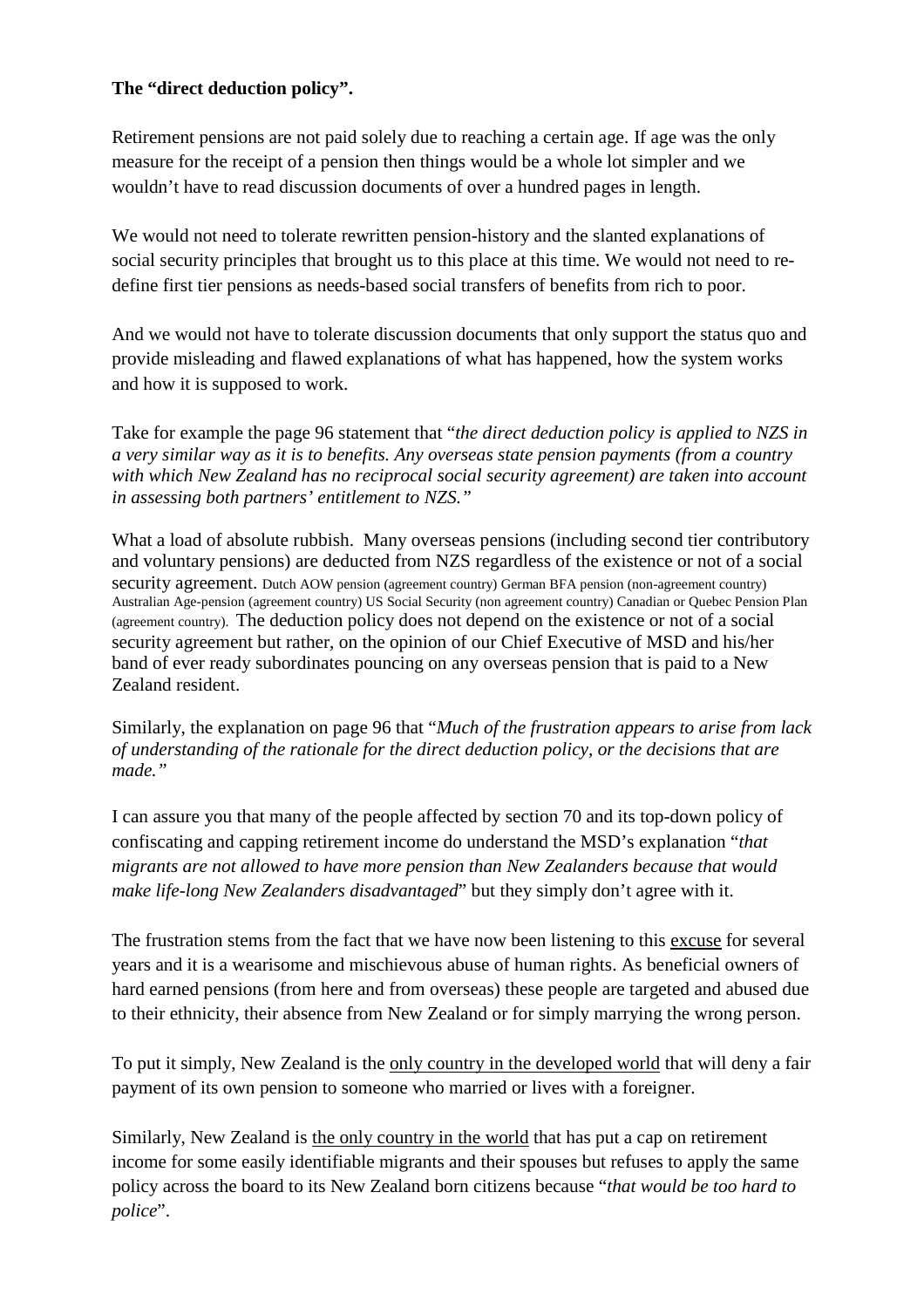#### **Proportional New Zealand Superannuation:**

Most of the arguments for proportional payment of NZS are considered unacceptable (by the authorities) because "*that system would require a huge amount of administration*. *We would have to police the eligibility of 600,000 pensioners instead of only targeting 65,000 pensioners.*"

So the default position remains - Let's just leave it (the deduction policy) as it is and target people on the basis of their own or their partner's ethnicity – presumed guilty until proven innocent is the policy I am describing here.

And why do we tolerate that the Social Services Committee of Parliament recently received an explanation '*in evidence*" from MSD that Section 72 of the Social Security Act underpins the "one pension principle" in today's legislation. This is not a joke! This is an outrageous lie!

Section 72 of the Act has no bearing on overseas pensions and must not be used to imply that there is a one-pension policy in New Zealand.

The people affected by this malfeasance don't tolerate it but are powerless to do anything about it. They are powerless because no-one is listening to them and no-one seems to be prepared to make a stand on their behalf. And the MSD officials are lying.....

### **Closing remarks:**

It is a remarkable situation to discover that a tiny amendment to the act in 1985 will probably require an Act of Parliament to remove the insidious and obviously unfair treatment of those New Zealanders who by way of marriage to a foreigner or because of their spouse's overseas pension find themselves unfairly targeted by MSD.

After twenty years of watching this NZ Superannuation circus, I can only conclude that we are no closer to a system where all citizens have the same entitlement – whether they are rich or poor, male or female and regardless of ethnicity – that they are equally valued.

Although the writers say that the [pension] system needs to be seen as fair, so potential for resentment or envy is diminished and political stability and sustainability are enhanced, there seems to be little evidence in this discussion document that the writers will support any change to the direct deduction policy that goes further than removing the spousal undercut of section 70. In fact, they even suggest that the direct deduction policy should stay.

Here they had a great opportunity to explain in a few more words why the deduction of second tier and third tier overseas pensions from one's first tier NZS entitlement is unfair and why the law should be changed but unfortunately the opportunity has again been missed. We wrote to them in 2003 and 2007 and 2010 – they didn't listen then. They're not listening now.